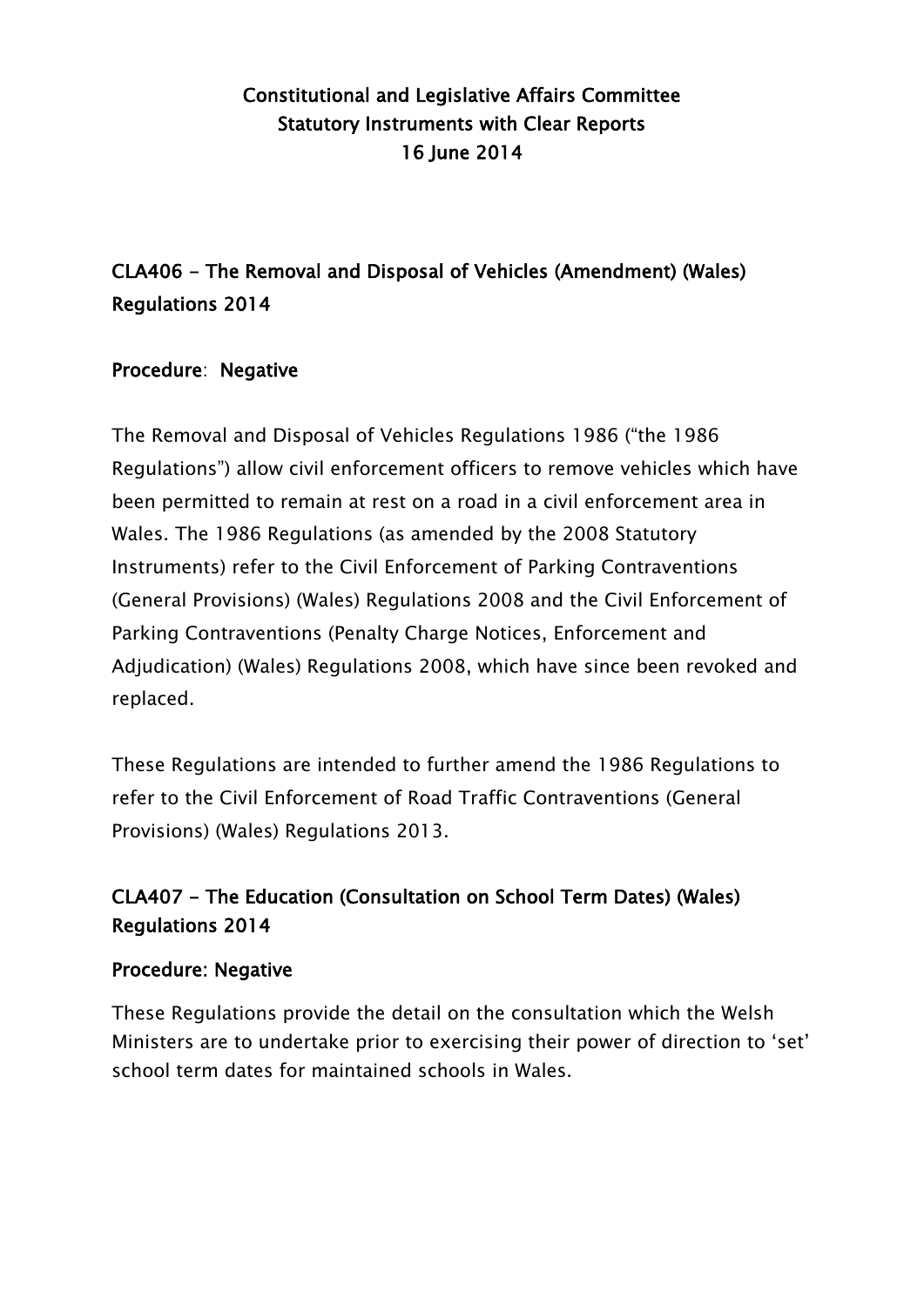### CLA408 - The Plant Health (Miscellaneous Amendments) (Wales) Regulations 2014

### Procedure: Negative

These Regulations make amendments to plant health legislation applying in Wales.

Regulation 2 amends the Potatoes Originating in Egypt (Wales) Regulations 2004 (S.I. 2004/2245) (W.209) to enforce Commission Implementing Decision 2011/787/EU, which concerns emergency measures which may be taken against the dissemination of Ralstonia solanacearum (Smith) Yabuuchi et al. as regards potatoes originating in Egypt.

Regulation 3 provides for an information gateway between Her Majesty"s Revenue and Customs (HMRC) and the Welsh Ministers for the purposes of the Plant Health (Wales) Order 2006 (S.I. 2006/1643) (W.158) and for an offence in relation to wrongful disclosure of information.

Regulation 4 makes amendments to the Plant Health (Wales) Order 2006 to enforce Decision 1/2010 of the Joint Committee on Agriculture (2011/83/EU), which relates to plant health controls on trade in plant material with Switzerland.

## CLA409 - The Higher Education Funding Council for Wales (Supplementary Functions) Order 2014

### Procedure: Negative

Section 69(5) of the Further and Higher Education Act 1992 provides that the Welsh Ministers may, by order, confer or impose on the Higher Education Funding Council for Wales ("HEFCW") such supplementary functions relating to the provision of education as they think fit.

This Order confers supplementary functions on HEFCW. The functions conferred by this Order are functions exercisable by the Welsh Ministers in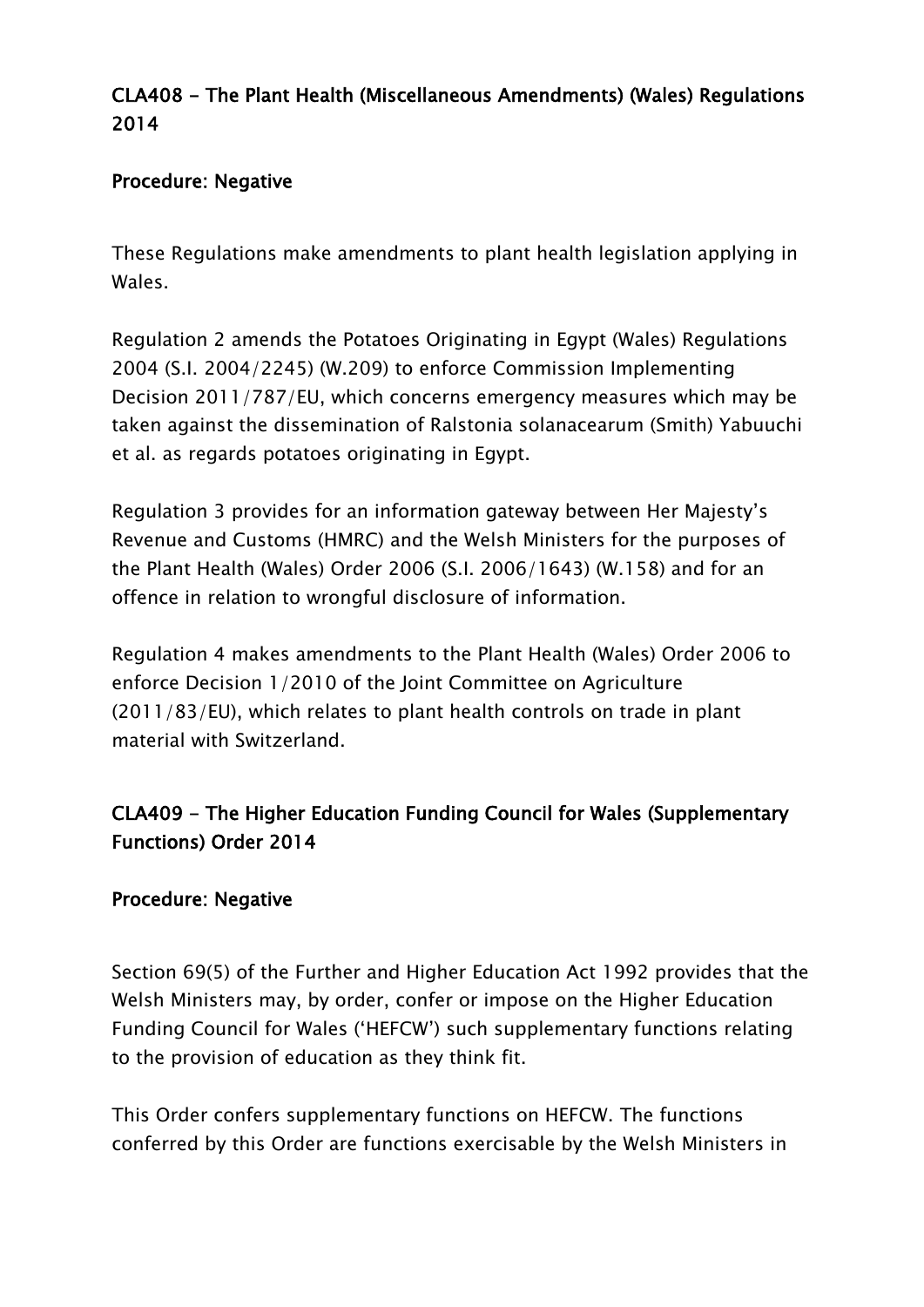regulations made under section 22 of the Teaching and Higher Education Act 1998.

The functions conferred on HEFCW by article 2 of this Order relate to the payment of the new fee grant to institutions delivering higher education (and the recovery of overpayments of such grant) and requesting and receiving information connected to the payment of the new fee grant. These functions apply in respect of students starting designated higher education courses on or after 1 September 2014.

## CLA410 - The Local Government (Wales) Measure 2009 (Amendment) Order 2014

### Procedure: Affirmative

Part 2 of the Local Government (Wales) Measure 2009 ("the Measure") introduces a system of community planning in Wales. Section 38(1) of the Measure provides a list of public bodies which are referred to as "community planning partners" under Part 2 of the Measure. These bodies are required to participate in community planning. This list includes police authorities.

In accordance with the Police Reform and Social Responsibility Act 2011 ("the 2011 Act"), police authorities were abolished and replaced with Police and Crime Commissioners. To reflect the change made by the 2011 Act, article 2 of this Order removes police authorities from the list of community planning partners in the Measure and replaces them with Police and Crime Commissioners.

# CLA411 - The Local Authorities (Standing Orders) (Wales) (Amendment) Regulations 2014

#### Procedure: Negative

These Regulations amend the Local Authorities (Standing Orders) (Wales) Regulations 2006 to reflect provisions in the Local Government (Wales) Measure 2011 and concerning the process of appointing, dismissing and conducting disciplinary investigations of certain officers of authorities.